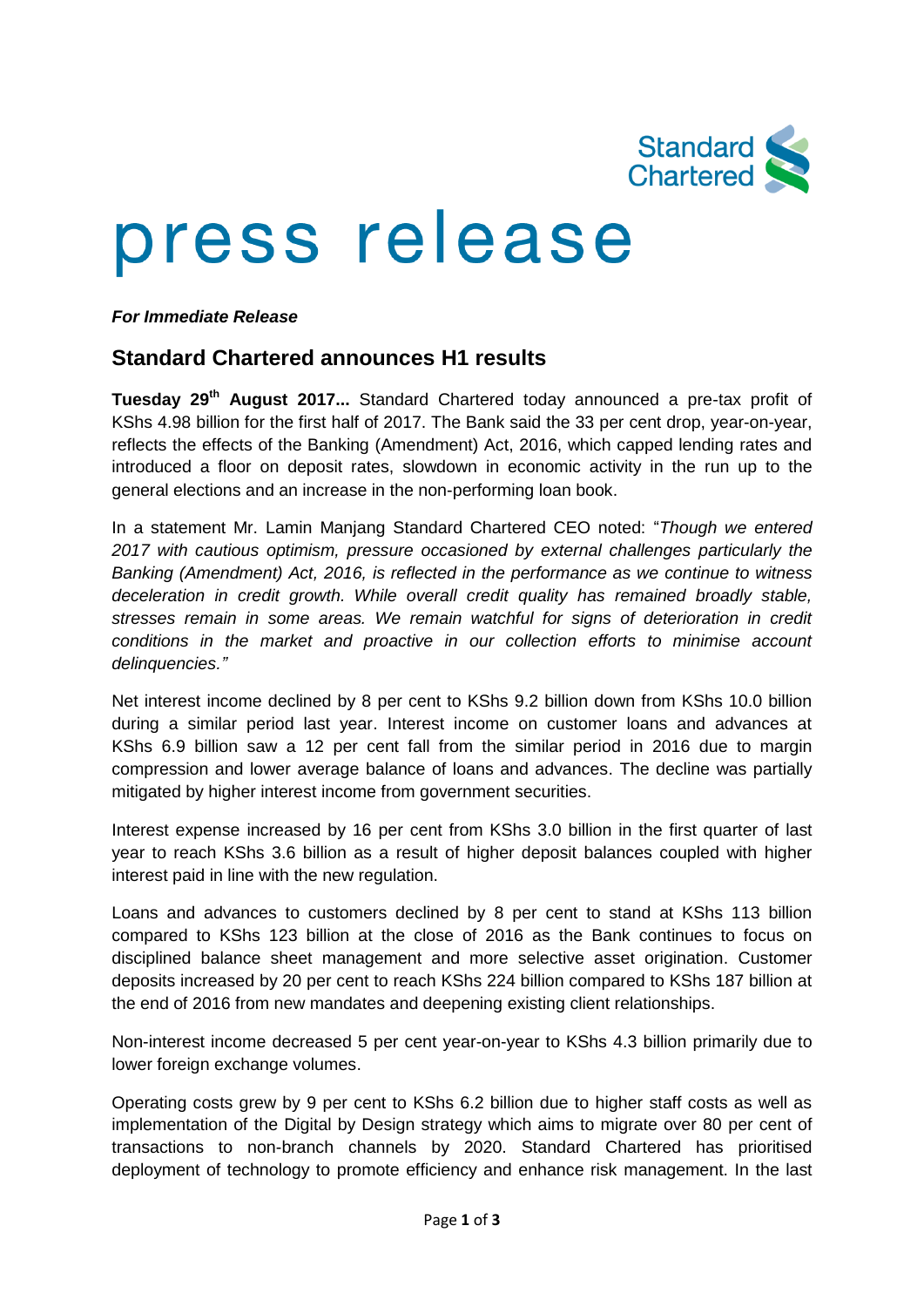year, the Bank has introduced a Mobile app, a revamped online platform, fingerprint log-in technology, Video Banking and Cash Deposit machines.

Loan impairments grew by 69 percent year-on-year to KShs 2.3 billion with Gross non-performing loans increasing to KShs 16.9 billion from December 2016 due to a small number of problem accounts.

#### **- ENDS-**

For more information or interview opportunities, please contact:

Tom Indimuli,

External Communications

Mobile: 0740042307

Email: Tom.Indimu[li@sc.com](mailto:wasim.benkhadra@sc.com)

#### **Standard Chartered**

We are a leading international banking group, with around 84,000 employees and a 150-year history in some of the world's most dynamic markets. We bank the people and companies driving investment, trade and the creation of wealth across Asia, Africa and the Middle East. Our heritage and values are expressed in our brand promise, Here for good.

Standard Chartered PLC is listed on the London and Hong Kong Stock Exchanges as well as the Bombay and National Stock Exchanges in India.

For more information please visit [www.sc.com.](https://thebridge.zone1.scb.net/external-link.jspa?url=http%3A%2F%2Fwww.sc.com%2F) Explore our insights and comment on our blog, [BeyondBorders.](https://thebridge.zone1.scb.net/external-link.jspa?url=https%3A%2F%2Fwww.sc.com%2FBeyondBorders%2F) Follow Standard Chartered on [Twitter,](https://thebridge.zone1.scb.net/external-link.jspa?url=https%3A%2F%2Ftwitter.com%2FStanChart) [LinkedIn](https://thebridge.zone1.scb.net/external-link.jspa?url=http%3A%2F%2Fwww.linkedin.com%2Fcompany%2Fstandard-chartered-bank) and [Facebook.](https://thebridge.zone1.scb.net/external-link.jspa?url=http%3A%2F%2Fwww.facebook.com%2Fstandardchartered)